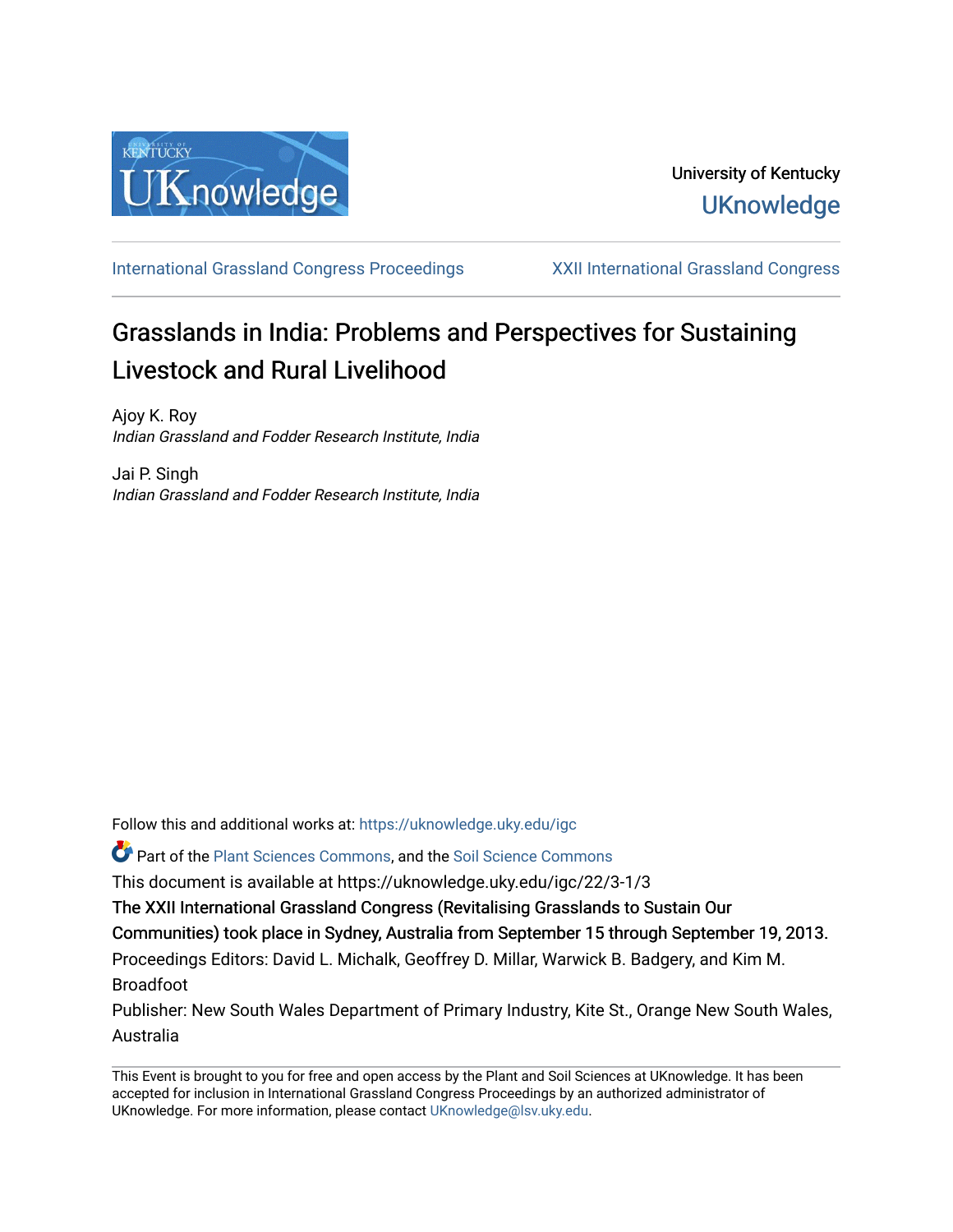## Grasslands in India: problems and perspectives for sustaining livestock and rural livelihood

### *Ajoy K Roy and Jai P Singh*

Indian Grassland and Fodder Research Institute, Jhansi – 284003, UP, India Contact email: royak333@rediffmail.com

**Abstract.** In India, grazing-based livestock husbandry plays an important role in the rural economy as around 50% of these animals depend on grazing. Pasturelands over an area of 12 million ha constitute the main grazing resources that are available. Temperate/alpine pastures are spread across altitudes higher than 2000 m in eastern and Western Himalayas including the Jammu & Kashmir, Himachal Pradesh, Uttaranchal, West Bengal Arunachal Pradesh and Sikkim states. In Himachal Pradesh, Jammu & Kashmir, Meghalaya, Nagaland and Arunachal Pradesh,the grazing land availability is as high as 70 %. The area of pasture lands is lower in Himachal Pradesh (36.4%), Sikkim (13.3%), Karnataka (6.5%), Madhya Pradesh (6.3%), Rajasthan (5.4%), Maharashtra (5.1%), and Gujarat (4.5%), where cropping intensities are higher. Nearly 30 pastoral communities in hilly or arid/semi-arid regions in northern and western parts of India, as well as 20 in temperate/hilly regions, depend on grazing-based livestock production. Based on their migratory habits, the nomadic tribes are classified into 4 groups, *viz., (*1) total nomadism; (2) semi-nomadism; (3) transhumance; and (4) partial nomadism. Due to overgrazing coupled with poor management and care, these grazing land have deteriorated to a large extent and they need amelioration or rehabilitation. Technologies have been developed, refined and tested in various research and academic institutions. These technologies need to be implemented on a large scale in different parts of the country for augmenting forage resources, enhancing milk production and sustaining livelihood options in eco-friendly manner.

**Keywords:** Grazing land, pastoralism, nomadic pastoralism, grazing resources, mixed farming.

#### **Introduction**

In India, agriculture is characterized by the traditional predominance of a mixed farming system, a well-knit combination of crop production and livestock rearing. Livestock rearing is a major source of income providing employment and livelihoods for rural families. Livestock production is the backbone of Indian agriculture contributing 4% to national GDP and providing a source of employment and the ultimate livelihood for 70% of the population in rural areas.

India's livestock sector is one of the largest in the world. Livestock population is around 623 million and is expected to grow at the rate of 0.55% in the coming years. India has 56.7% of the world's buffaloes, 12.5% cattle, 20.4% small ruminants, 2.4% camel, 1.4% equine, 1.5% pigs and 3.1% poultry. The livestock population, over the years, has shown a steady growth on two broad fronts, namely (i) an increase in the number of stall-fed bovine livestock, including buffaloes and crossbred cows, owned mainly by people with arable land and resources to grow or procure green fodder, and (ii), an increase in the number of small ruminants like goats and sheep surviving mainly by free grazing the available pasture lands and tree foliage.

This latter category is the topic of this paper. Uncontrolled grazing pertains with the grazing systems of resource-poor households, landless pastoralists, nomadic and semi-nomadic tribes and marginal farmers. Between 84 to 100% of poor households gather food, fuel, fodder and fibre items from the 'common property grazing resources' (CPRs). These landless farmers graze their animals as well

as collect fodder from the CPRs. In this paper is described work to survey and update the distribution of the main grassland types of India, to define the current grazing methods, to summarise the overall state of the grasslandlivestock systems, and to propose action to rehabilitate grassland areas.

#### **Methods**

A reconnaissance survey of the grasslands of India was conducted from 1954 to 1962, revealing 5 major grass covers based on distribution, primarily governed by climatic factors, latitude, altitude, topography and seasonal patterns of soil moisture (Dabadghao and Shankaranarayan, 1973). The five types were *Sehima - Dichanthium* grasslands, *Dichanthium - Cenchrus - Lasiurus* grasslands, *Phragmites - Saccharum - Imperata* grasslands, *Themeda - Arundinella* grasslands, and Temperate - Alpine grasslands.

Several previous studies and reports were used to draw conclusions for this paper. In recent studies, such as the monitoring and mapping of grasslands of the Himalayan region (Himachal Pradesh, Sikkim, Jammu and Kashmir states) during 2007-12, modern tools and techniques *viz.,* GIS, RS, GPS and FSGT, were used in conjunction with ground truthing to assess the extent of grasslands and their productivity.

#### **Grassland areas**

#### *Hill region*

In Himachal Pradesh (IRSP6L3 2008), grasslands occurred on 16.5% of the total area. Grasslands occupied 15.3%,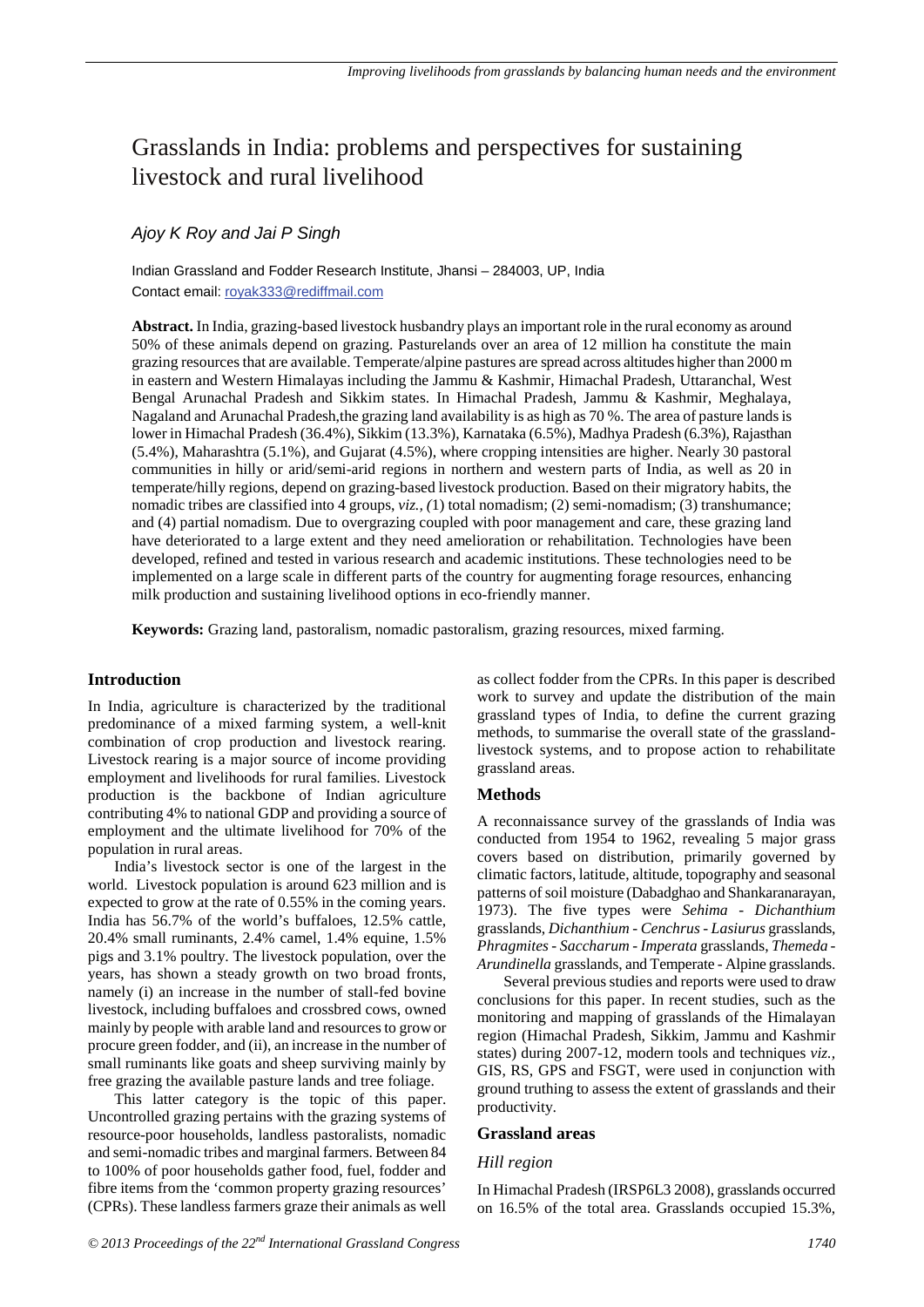21.6%, 18.0% and 15.3% of geo-climatic zones 1 (Low hill sub-tropical), 2 (Mid-hill sub-humid), 3 (Mid-hill temperate wet) and 4 (High hill temperate), respectively. The forage production from high hills was recorded as 4.0 t/ha/year (fresh weight) and 1.1 t/ha/year (dry matter), with an average crude protein content of 11.3%.

In Jammu and Kashmir (IRSP6L3 2009 and 2010 data), 4.3% of the total geographical area was under productive grasslands, whereas the area of other grazing lands, including scrub and other unpalatable swards, was 9.8% of the total. The areas under productive grasslands in Jammu, Kashmir and Ladakh were 3.5%, 13.2% and 5.8% respectively.

In Sikkim, the area under alpine pastures in the High hill zone was 7.4% of total geographical area, whereas it was 6.8% in the Mid-hill zone. About 36.5% of the total pasturelands (14.1% of the total area) were in various stages of degradation. About 44.6% of pasturelands at different altitudes and slopes in the Mid-hill zone were susceptible to soil erosion/depletion and/or landslides.

#### *Temperate/Alpine, Sub-alpine meadows*

The Indian Himalaya system comprises various mountain ranges which run parallel to each other. A tremendous diversity in ecology, terrain, altitude, climate, resource availability, ethnicity, agricultural activities, flora and fauna is found in the Indian Himalaya. Steep topography, prolonged and severe cold winter, shallow soil and lack of irrigation, etc., have limited the choice of agricultural activities and resulted in livestock rearing as one of the most important occupations in the region. The temperate/alpine pastures are spread across altitudes higher than 2000 m in the eastern and western Himalayas including Jammu and Kashmir, Himachal Pradesh, Uttranchal, West Bengal Arunachal Pradesh and Sikkim states. The alpine and sub-alpine meadows suffer from general degradation, with an increasing incidence of nonpalatable species and erosion due to overgrazing. These grasslands and pastures, besides being a major source of forage for livestock, also provide habitat for a large variety of wild animals and birds, and for endangered species of plants, many of which have an ethnobotanic value.

#### *Tropical and Sub-tropical Grasslands*

These are found mainly from high rainfall areas (Western Ghats) to arid/semi-arid areas including the terai and Gangetic plains. These areas are subjected to heavy grazing, which has resulted in their general degradation and very low productivity. Ecologically they belong to midsuccessional/sub-climax type of grasslands.

#### **Grassland management**

Nomadic pastoralism, a traditional form of humanlivestock-grassland interaction, is still predominant in the drylands of western India, the Deccan Plateau, and in the mountainous reaches of the Himalayas. There are nearly 200 castes engaged in pastoral nomadism. Pastoral nomads in India also specialize in the breeding of traditional animal sub-types. The types of livestock kept in mobile pastoral systems include buffaloes, sheep, goats, camels, cattle, donkeys, and yaks.

In India, pastoralists are integrated into the caste system, representing endogamous (discrete) social units specializing in animal husbandry (Tables 1, 2).

**Table 1. Some important pastoralist communities in Indian Himalayan region (Sharma** *et al***. 2003).** 

| Pastoral communities | Area                                           | Predominant livestock species |
|----------------------|------------------------------------------------|-------------------------------|
| Bakarwal             | Jammu and Kashmir                              | mainly goats                  |
| <b>Bhotia</b>        | Uttarakhand, Garhwal, Kumaon- upper regions    | sheep, goats and cattle       |
| Bhutia               | North Sikkim                                   | sheep, goats and cattle       |
| Changpa              | Jammu and Kashmir, mainly in Zanskar           | yak                           |
| Gaddi                | Himachal Pradesh, Jammu and Kashmir            | sheep and goats               |
| Kinnaura             | Kinnaur - Himachal Pradesh                     | sheep and goats               |
| Gujjar               | Jammu and Kashmir, Rajasthan, Himachal Pradesh | mainly buffalo, also cattle   |
| Monpa                | Tawang, West Kemeng of Arunachal Pradesh       | vak and cattle                |
| Van Gujar            | Uttarakhand, Uttar Pradesh                     | buffalo                       |

| Table 2. Some important pastoral communities in Western India (Sharma et al. 2003). |  |
|-------------------------------------------------------------------------------------|--|
|                                                                                     |  |

| Pastoral communities             | Area                                      | Predominant livestock species        |
|----------------------------------|-------------------------------------------|--------------------------------------|
| Bharwad                          | Gujarat                                   | sheep, goat, cattle                  |
| Charan                           | Gir forest region of Gujarat              | cattle                               |
| Dhangar                          | Maharashtra, Karnataka and Madhya Pradesh | sheep                                |
| Gavli                            | Gujarat, Goa, Karnataka and Maharashtra   | cattle                               |
| Gayri                            | southern Rajasthan (Mewar)                | sheep                                |
| Ghosi                            | Bihar, Rajasthan and Uttar Pradesh        | cattle                               |
| Golla                            | Andhra Pradesh and Maharashtra            | cattle                               |
| Jath                             | Kutch region of Gujarat                   | cattle, occasionally camels          |
| Mer                              | in the Saurashtra region of Gujarat       | camels, also some cattle             |
| Rath                             | western Rajasthan (Ganganagar, Bikaner)   | cattle mainly of Rathi breed         |
| Rebari/Raika                     | Rajasthan and Gujarat                     | camel, cattle and goats              |
| Sindhi Sipahi or Sindhi Musalman | Marwar and Jaisalmer                      | mainly camels, also cattle and sheep |